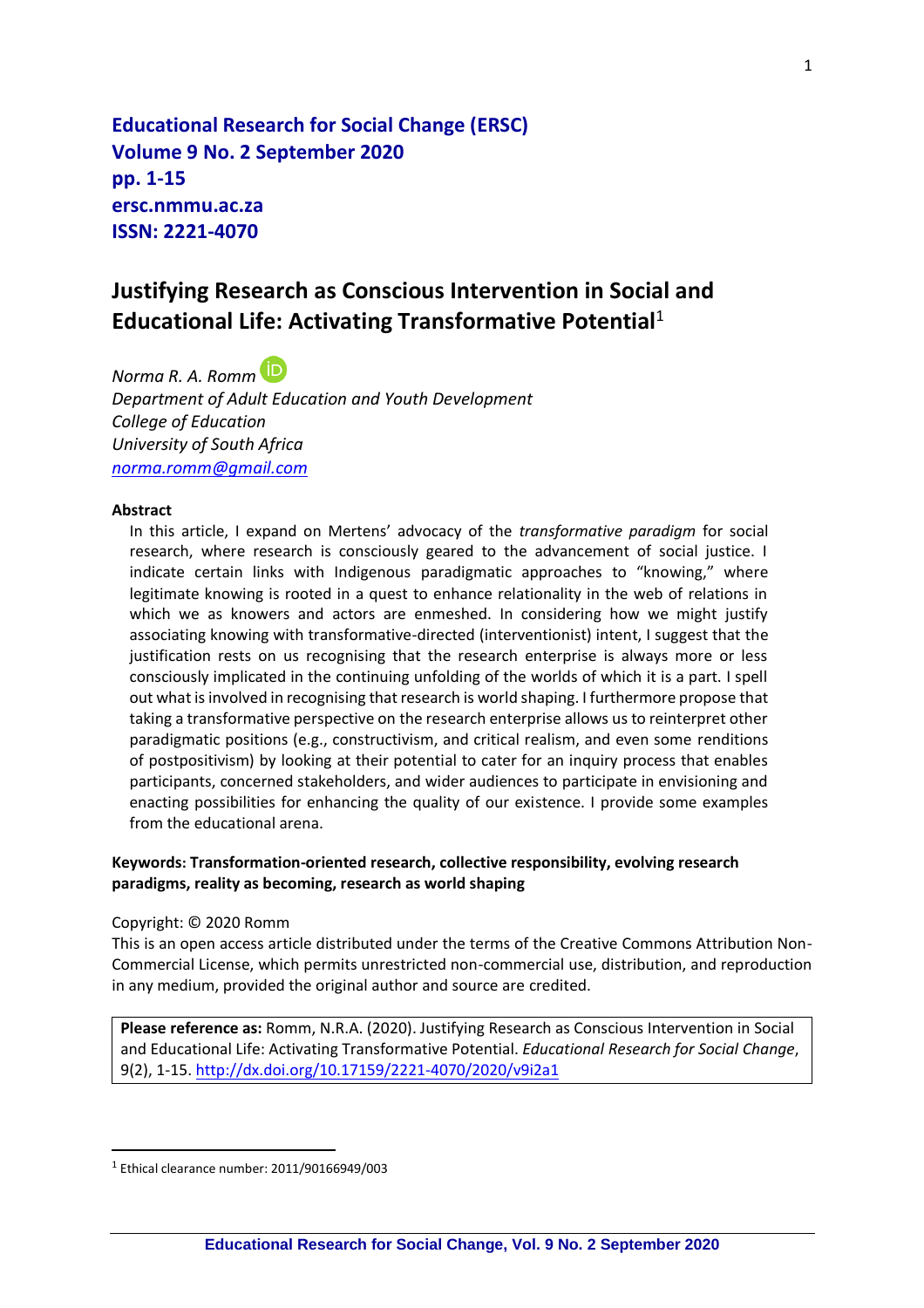### **Introduction: Recognition of Research as Future Forming**

Mertens (1999) indicated that when embracing a *transformative paradigm*, researchers co-organise inquiries with concerned participants and stakeholders in such a way that the research is likely to be socially impactful in serving the ends of justice. When pursuing this agenda, she noted that transformative researchers express an allegiance to benefitting, via the research, "the lives and experiences of marginalised groups, such as women, ethnic/racial minorities, people with disabilities, and those who are poor" (Mertens, 1999, p. 4). The transformative paradigm, as she named it, which she recognised draws on critical and emancipatory theories, provides an umbrella for researchers who view their roles as "agents to further social justice" (Mertens, 2012, p. 811). Mertens and Farren pointed out that even though what is involved in transformative research may not be evident, the aim of it is to become transformative in the sense of "generat[ing] a radical shift in our perception of social, political or educational theories, ideas and actions, creating different kinds of understandings that lead to new practices" (2019, p. i). In considering the relationship between transformative and Indigenous paradigms, Cram and Mertens averred that there is room for "negotiating solidarity" between these positions given that both are specifically concerned with enacting research towards transformative ends (2016, p. 161). From an Indigenous standpoint, such transformation entails countering the continued effects of Western-centric approaches to knowing, where professional researchers typically control the process of knowledge-development—instead of the research participants/participant researchers (cf. Chilisa, 2020, p. 23; Higgins, 2016, p. 270; Foley, 2003, p. 45; Moreton-Robinson, 2013, p. 335; Ritchie, 2015, p. 77).

Indigenous scholars sometimes refer to the pertinence of what became termed, "standpoint theory," introduced by certain feminist authors (Collins, 1990, 2000; Harding, 2004; Hartsock, 1983; Stanley & Wise, 1983). For example, Moreton-Robinson noted that feminist standpoint theory aims to expose "spurious truth claims to impartiality of patriarchal knowledge production" while proffering an alternative view of knowledge-production as necessarily value imbued (2013, p. 333). Likewise, Indigenous standpoint epistemology focuses on the contribution of Indigeneity to offering a distinct relationally oriented ontology-and-epistemology (onto-epistemology) and attendant axiology informed by Indigenous experiences, social positioning, and worldviews (Moreton-Robinson, 2013, p. 338; Ritchie, 2015, pp. 85–86). As stated succinctly by Kovach, Indigenous authors reject the view, which they see as characterising much Western thought, that knowing as an enterprise involves professional researchers setting out to seek "a singular static truth from an objective distance" (2009, p. 26). Indigenous scholars are furthermore wary of epistemologies that exclude from legitimate consideration people's sense of connectivity to their myriad of relations—including the more-thanhuman world (Chilisa, 2020, p. 24; Higgins, 2016, p. 272; Ritchie, 2015, p. 82; Ryser et al., 2017, p. 54; Moreton-Robinson, 2013, p. 337)—an exclusion with devastating ecological effects. However, Indigenous scholarly work is often rendered inferior in the Western-centric academic regime (Adyanga, 2012; Foley, 2003, 2018; Harris & Wasilewski, 2004; Romm, 2017).

Chilisa, in her writing about Indigenous research methodologies (2012, 2020), expressed some concern that Mertens did not include in her matrix of "major" paradigms the Indigenous one as a distinct paradigm (2020, p. 20). She argued (citing Romm, 2018) that this paradigm provides a distinct language, that is, the language of relationality, as its specific contribution to how research can contribute to potentiate transformation in reshaping our ways of living together as humans, including our ways of connecting with "all that exists" (Chilisa, 2020, p. 20). In this article, I do not focus so much on how the research process can be transformative in strengthening relationality across the board, although this is one of the points stressed by many Indigenous scholars from regions all over the globe, as noted above. My focus is rather on how we can justify that research can be conceived as contributing to creating new futures at the moment of "knowing."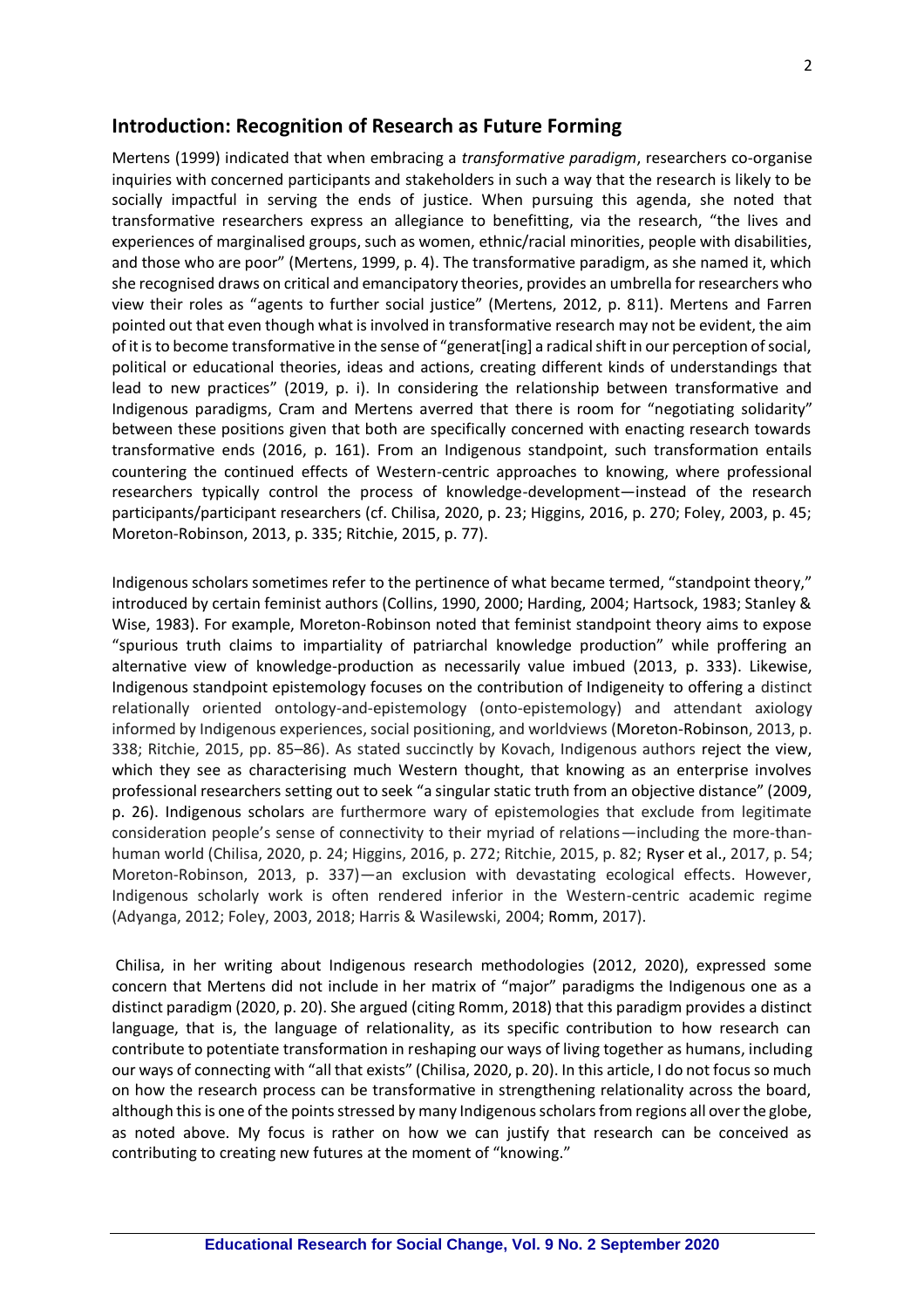My justification for a consciously interventive stance rests on the understanding that research can always be said to have a performative function in bringing forth "realities" through the ways in which we as inquirers engage with the world. The idea that research always in some ways performs world shaping (as Gergen put it, 2015, p. 287) is based on the recognition that the research processes that we use to study the (posited) world, and the kinds of questions we raise during research processes, are always socially and politically consequential as revealed, inter alia, in various versions of standpoint epistemology.<sup>2</sup> I suggest that it is on these grounds that we need to cater for justiceoriented transformative intent being built into the research remit so that research becomes conceptualised, as Mitchell et al. proposed (2017, p. 21), as "research-as-intervention."

Turning again to the distinctiveness of an Indigenous research paradigm (cf. Chilisa, 2012; Chilisa et al., 2017; Kovach, 2009; Rix et al., 2019; Smith, 2012), this paradigm emphasises that research is potentially equipped to destabilise prevalent social meaning making as well as social dynamics that reproduce the inequalities arising from colonial legacies. In terms of this paradigm, research can and should be part of a process of creating a different, more relationally oriented quality of existence across the globe (Chilisa, 2020, p. 20). In adopting this position, Indigenous authors consider it important to underscore that worlds being collaboratively explored are in *process of becoming*, and that research is implicated in the way in which reality—seen as a web of relations—*becomes* (Romm, 2018, pp. 9–10, 2020, para. 9).<sup>3</sup> Molefe contended in this regard that conceiving the world as relational through a relational ontology contains also a "normative load" from the start to strengthen such relationality (2014, p. 129).

An appreciation of research as future forming can also be provided for in other paradigms. Various types of epistemological constructivism,<sup>4</sup> such as the types advanced by Gergen (2015), Denzin and Lincoln (2003), Lincoln and Guba (2013), and Roth (2018), advised that we should admit that social research endeavours impact on the meaning making of research participants, stakeholders, and wider audiences—either serving to reinforce or to shift social constructions in-the-making. Lincoln and Guba (2013, p. 65) called this the "social Heisenberg" effect.<sup>5</sup> In view of this, Lincoln and Guba proposed that the research process should be used to facilitate the development of constructions that have liberative potential in reviewing options for conduct (2013, pp. 73–74). Mertens (2014, p. 44) stated that when constructivists operate with the view that research can be more consciously tied to the realm of action, they can be considered as entering "transformative" paradigmatic territory.

Certain versions of critical realism, too, can be considered as recognising the futureforming/transformative potential of inquiries (e.g., Maxwell & Mittapalli, 2010; Redman-MacLaren &

<sup>2</sup> Space does not permit an extensive account of standpoint epistemology in this article. In Romm (1997), I discussed how feminist standpoint positions offer a different mode for people (professional researchers and lay people) to participate in reality construction—distinct from that offered by authors who strive for a supposedly neutral stance, such as Hammersley and Gomm (1997). In Romm (2010), I explored how ethnic epistemologies (e.g., Ladson-Billings, 2003) too, offer a counter position to understandings of science that try to separate out "facts" and "values."

<sup>3</sup> Some examples of research directed in terms of a recognition of research as implicated in the unfolding of realities are Chilisa and Ntseane (2010) in Botswana, Foote et al. (2018) in New Zealand, Hemming et al. (2016) in Australia, Tawana (2019) in South Africa, and Thompson (2017) in Canada.

<sup>4</sup> I have used the term epistemological constructivism here to indicate that I am focusing on the notion that all knowledge constructions—formed in daily life or in professional research activity—involve people, with others, creating the objects of discourse rather than "finding" them.

<sup>5</sup> Barad (2003) offered a detailed account of the understanding in quantum physics of the inseparability of "observed object" and "agencies of observation," called the Heisenberg effect (2003, p. 814). She drew out implications for challenging the "representationalist belief in the power of words to represent preexisting things" (Barad, 2003, p. 802). Midgley (2000, p. 42) added that the implication of the Heisenberg effect is that any "observation" is indeed a form of "intervention."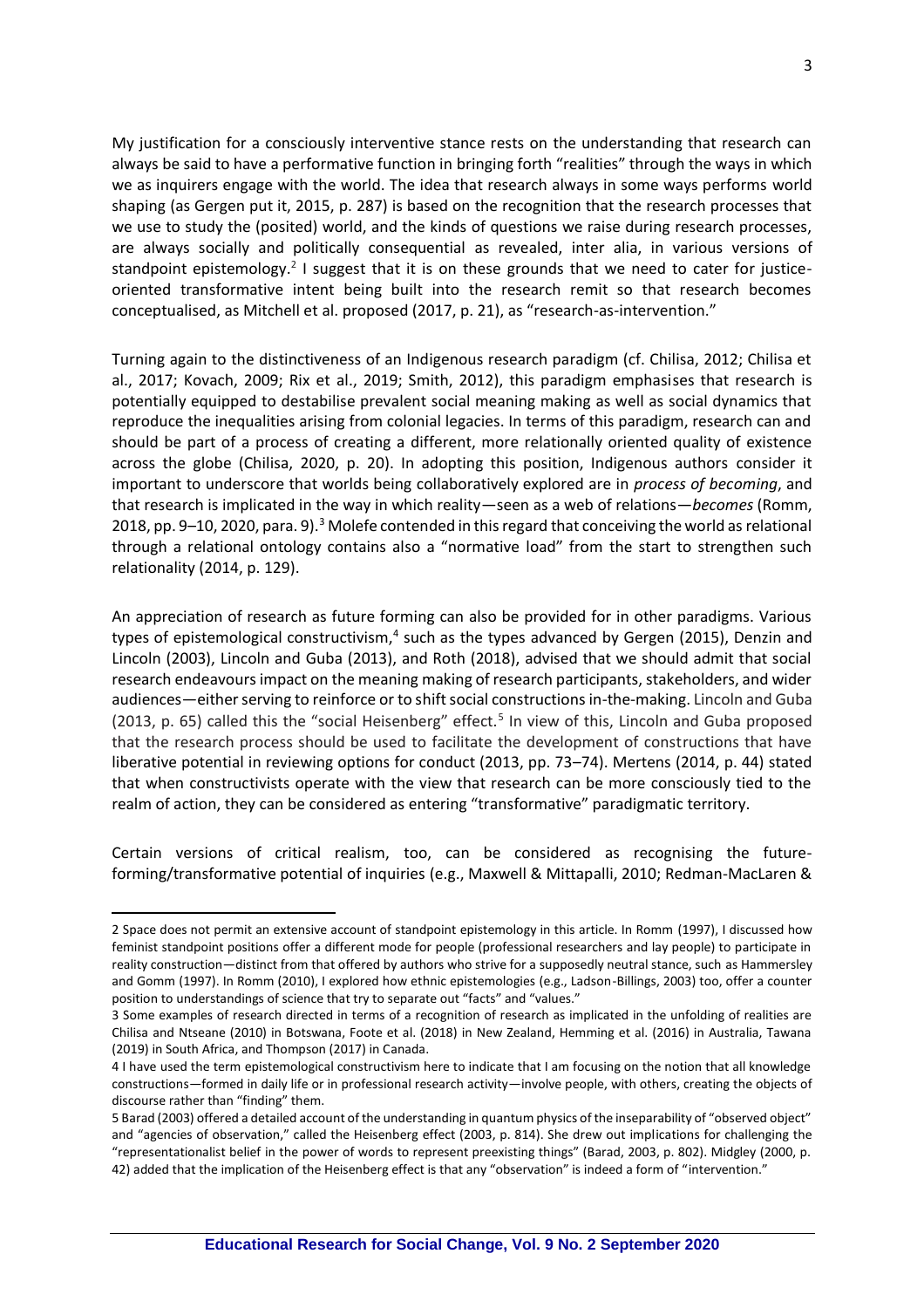4

Mills, 2015). Maxwell and Mittapalli suggested that professional researchers, together with others, can try to develop ways of working against mechanisms that are taken to be limiting the life chances of those most affected by structured social inequality (2010, p. 150). <sup>6</sup> Although as critical realists they subscribed to an ontological realism in that they posited that there are mechanisms in reality that influence people's life chances, on an epistemological level, they admitted that humans (including scientists) create theory- and value-laden conceptual schemes in their relations with "reality." In extending some of these statements of Maxwell and Mittapalli (2010), I suggest that there is a need to seek, together with participants and stakeholders, what Cram and Mertens (2015, p. 100) called "versions of reality" that can become fruitful towards addressing justice concerns.

As far as postpositivism is concerned, this position postulates that research is defined by its seeking to examine relationships between variables and associated meanings. This paradigmatic position is the least likely to admit that social research itself is a future-forming enterprise because the quest is, Popperian style, to concentrate on trying to get "nearer to the truth" (Popper, 1966, p. 377). However, I suggest that certain versions of postpositivism, especially those that have been forwarded in the mixed methods community (e.g., Hunter & Brewer, 2015a, 2015b, whose work I consider as postpositivist in orientation), $7$  too can take up the call to recognise that research carries social consequences. Hunter and Brewer recognised that any statements made about "observed" relationships between variables (based on creating constructs that operationalise them) or statements made about meanings and views accorded to research participants, all arise in relation to the research contexts wherein observations are made (2015a, p. 619). My argument is that once we recognise how our sets of questions *generate* rather than *find* data, and once we recognise that researchers' interpretations of the "results" in turn shape (lay) people's perceptions, it is incumbent on us—with participants and communities—to consider consequences as part of the "validation" of constructs. What I find significant about Popper's (1966) position, is that he recognised the potentially self-fulfilling effects of scientifically created constructions in the social realm, in that people become influenced by these constructions. That is, he admitted that the subject matter with which the social sciences deal can be affected by self-fulfilling dynamics (Popper, 1966, p. 362).

While Popperian followers do not at this juncture seem to take this admission of his seriously into consideration, I suggest that it provides the seed for researchers in dialogue with those concerned to take into account the consequences of the research work. Collins too pointed out (2000, p. 255) that her focus on criticising the way in which positivist-oriented researchers normally go about research and present their claims should not be interpreted "to mean that all dimensions of positivism are inherently problematic for Black women" (in terms of her standpoint position). Her point was that any research space that is used for "social justice projects" can be accommodated, and that there is no need for insisting on creating an exclusivist position (Collins, 2000, p. xi). Chilisa too endorsed this approach when she underlined that what is important is that as a researcher—no matter what choice of paradigm is made—"you will have a responsibility to critically assess the research process and procedures to see if they allow the researched to communicate their experiences from their frames of reference" (2020, p. 45). Her concern is that, thus far, dominant research paradigms tend to delegitimise "the histories, worldviews, ways of knowing, and experiences of the colonised and

<sup>6</sup> Following Bhaskar (1989), Maxwell and Mittapalli (2010) stated that neither inductive nor deductive logic can get to grips with the underlying mechanisms that may account for any apparently observed correlations or observed meanings. In Romm (2018, pp. 338–345), I offered a discussion around the *retroductive logic* proposed by critical realists; I offered suggestions for it being more dialogically based, while also including Indigenous conceptions of ways of knowing.

<sup>7</sup> I have argued (Romm, 2018, p. 422) that Hunter and Brewer's statements regarding the research enterprise can be classed as postpositivist in orientation due to the way in which they justify the scientific pursuit, drawing on Popper's (1959, 1966) terminology that many philosophers of science associated with postpostivism (e.g., Adam, 2014; Phillips & Burbules, 2000). What they stressed (as in the Popperian argument) is that science cannot set out to verify any particular claims, but can set out to tentatively corroborate them if they have withstood repeated attempts to falsify them.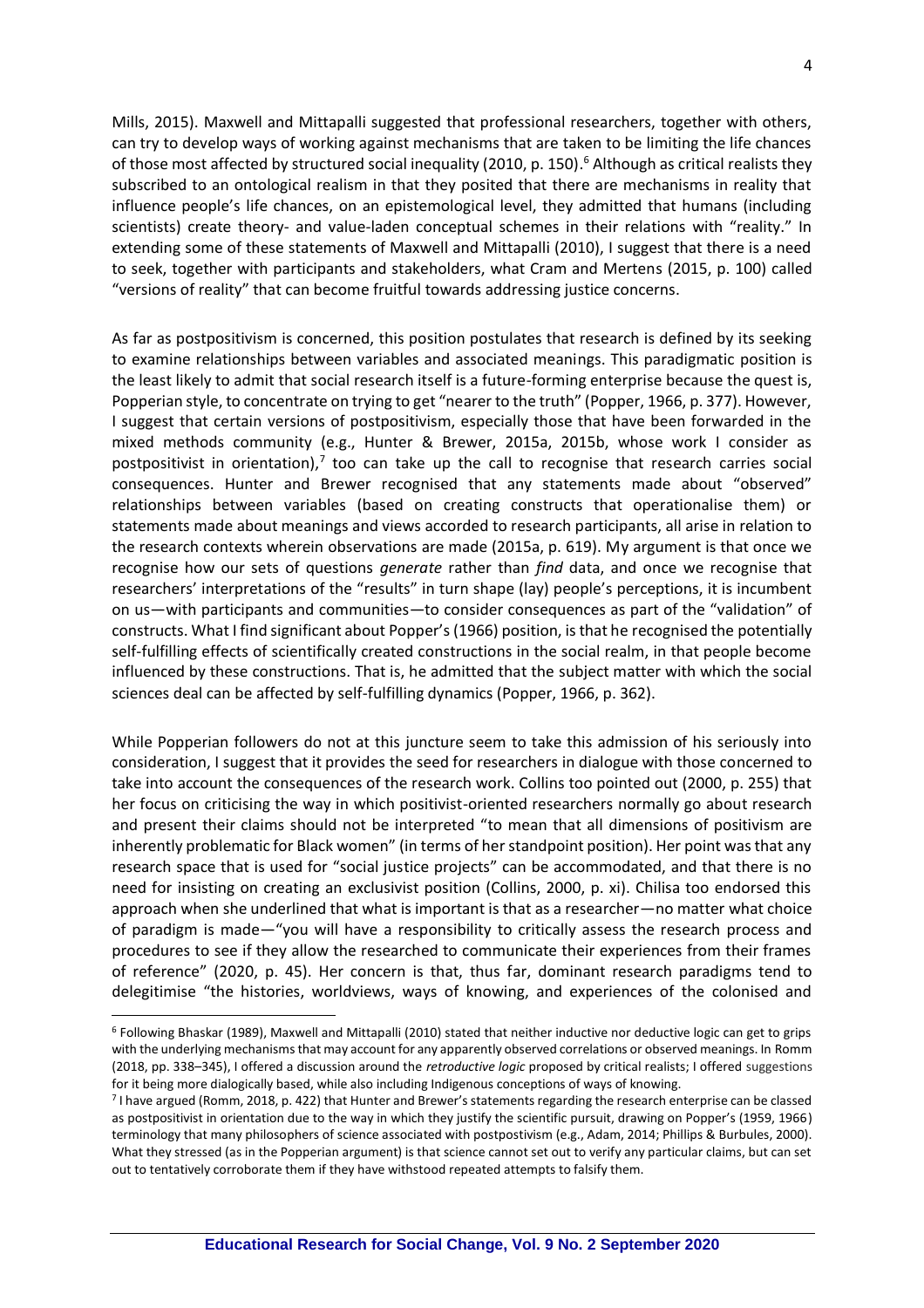historically oppressed" (Chilisa, 2020, p. 45), and it is for this reason that it is important to forward the strong option of the Indigenous research paradigm without necessarily constraining our thought along "exclusivist lines" (Chilisa, 2012, p. 25).

In short, I contend that irrespective of what paradigmatic position or positions in combination<sup>8</sup> we subscribe to, we need to revisit our understanding of the transformative potential of research to enhance the quality of social existence. I discuss this below with reference to two examples of educational research.

# **Educational Research as Social Change: Examples and Paradigmatic Deliberations**

In this section, I deliberate on two examples (set in South Africa) of how educational research for social change involved efforts on the part of those initiating the research to inspire processes of the following:

- 1. Reviewing teachers' attitudes (in-the-making) to inclusive education, using questionnaires combined with focus groups in a specific way, in terms of a transformative agenda (Romm et al., 2013).
- 2. Prompting the re-representing and revisiting of preservice teacher experiences of restrictive childhood gendered relationships, including implications for their pedagogical practice, using photovoice and photo albums to spark conversation around these relationships (Notshulwana & de Lange, 2019).

I reexamine the accounts given by the authors (with myself being one of the authors in the first example). I consider how they conceived their contribution in the inquiry process, and I briefly comment on how this could be reconceptualised in terms of various paradigmatic stances—with my brevity being due to space limitations in this article.

## **Researching Prospects for Inclusive Education: A Mixed Methods Approach With a Transformative Twist**

This international project, undertaken from 2012 to 2014, comprised six countries, namely, China, Finland, Lithuania, Slovenia, South Africa, and the United Kingdom. It was entitled "A Comparative Analysis of Teachers' Roles in Inclusive Education." Inclusive education is associated with the suggestion that, as far as possible, learners experiencing what are called "barriers to learning" should be incorporated in mainstream schools rather than separated from their peers in so-called "special" schools (see e.g., Miles & Singal, 2010; Paugh & Dudley-Marling, 2011). To undertake the project with a cross-country team of researchers, a sequential mixed method design was adopted wherein questionnaires preceded focus group (FG) discussions.<sup>9</sup> The Teacher Efficacy for Inclusive Practices (TEIC) was one of the scales used in the questionnaires. It has three sub-dimensions: efficacy in using inclusive instruction, efficacy in dealing with disruptive behaviours, and efficacy in collaboration (Sharma et al., 2012, p. 17). Sharma et al. proposed that researchers using this scale should supplement the data generated via the scale with qualitative data in order to contextualise "the

<sup>8</sup> Johnson stated that "many researchers want to listen to more than one paradigm and do not subscribe to either/or thinking" (2015, p. 690). Whether or not people as researchers can be multilingual across paradigmatic languages, I am making the point that all paradigmatic positions—especially when expanded on—can cater in their philosophies (seen as evolving) for a recognition of research as a consciously future-forming enterprise.

<sup>9</sup> Ethical clearance to conduct the research was obtained from all the universities involved. The certificate number obtained from the University of South Africa's College of Education was 2011/90166949/003.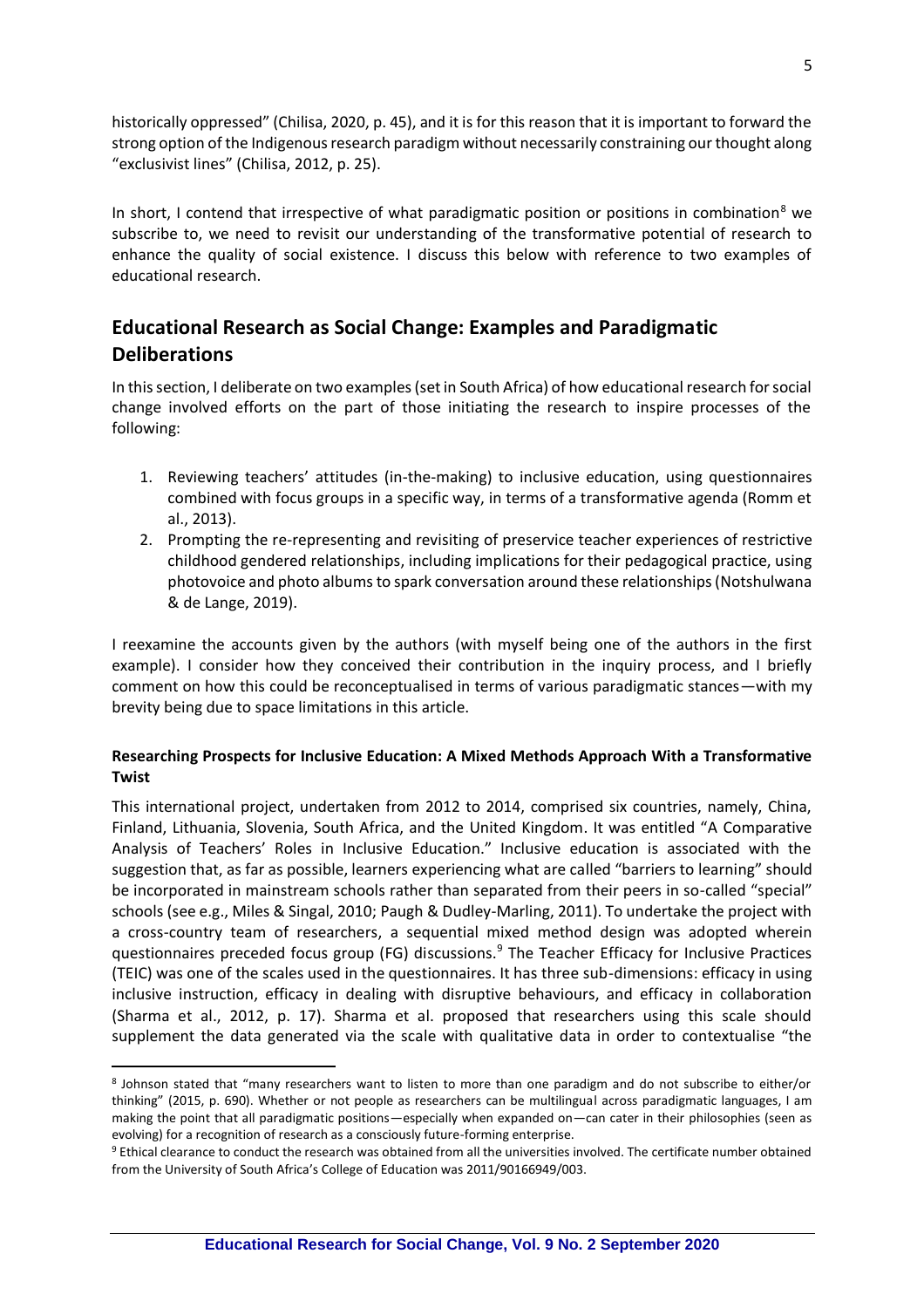teacher efficacy construct in different cross-cultural contexts" (2012, p. 17). Apart from measuring teacher self-efficacy in terms of the TEIC scale, the questionnaires also were used to measure teachers' attitudes to inclusive education using a scale called SACIE (Sentiments, Attitudes and Concerns about Inclusive Education)—see Savolainen et al. for details (2012, p. 55).

In administering the questionnaires across the six countries, only minor modifications of certain questionnaire items were made to take into account country context. I joined the study in the South African team during the second phase of the project, that is, the FG phase. For this phase, the project design provided leeway for us to organise FG inquiries with sets of teachers in selected schools using the preset questions and guidelines for all the FG sessions across the various countries as a springboard to develop a more fluid conversation around the issues and challenges experienced by the teachers. The research team here—Norma Nel, Lloyd Tlale, and I—facilitated FG sessions in three schools in Atteridgeville. Our intent was to develop a relationship of partnership with participants in the research process. Hence, to prevent what Chilisa (2012, p. 238) called a top-down use of questionnaires, and to try to decolonise the more usual way of using them in Western-styled research when meeting with the FG participants, we asked them to comment on some of the statistical results that had been created by the researchers who analysed the questionnaire data. We asked them whether this made sense to them.

For example, one of the results obtained through the professional analysis was that across the countries, self-efficacy in collaborating with other teachers and parents seemed to be the best predictor of attitudes toward inclusive education. When we discussed this with teachers in the FG sessions, new visions of "collaboration" came to the fore. (Interestingly, in the research facilitated by Pithouse-Morgan et al., 2013 in relation to teachers' handling of HIV/AIDS issues in their teaching practice, they also noted that initially the researchers had focused on the possibility of encouraging "self-efficacy in teachers" [p. 77]; however, they increasingly came to realise that the construct of selfefficacy was not appropriate in the sense that it did not help teachers to address their experienced struggles with the complexity of the social context. Put differently, the construct did not have "action potential" and, in this sense, was regarded as inadequate to the research-and-intervention task.) What came to the fore during the FG sessions with teachers in the inclusive education research, were their concerns primarily regarding their relationship with district officials*.* In view hereof, we decided, on request of the teachers, to try to make an input into the dynamics of this relationship through a meeting that we facilitated with the teachers, district officials, and head office—held at our university (see Nel et al., 2015, p. 45).

Another important feature in our engagement with the teachers is that during the FG sessions we encouraged a process of discussion in which all participants, including the facilitator (Norma Nel), could add input to enrich the dialogue (Romm, 2015, para. 22). This is in keeping with what some Indigenous scholars advocate as talking circles as a way of collectively generating meanings that arise as people together share and discuss viewpoints and options for action—with researchers/facilitators not shying from sharing their own understandings too, as advised by Kovach (2009, p. 125).

Although we did not liaise with members of the team in the other countries around paradigmatic commitments, it is fair to say that not all of us would have had the same or even similar visions of what the researchers' roles in the project might be. The transformative intent of the South Africa team—influenced by the transformative paradigm—implied that we were committed to using the research space to enrich perspectives (our own and those of others concerned) with a view to people using this enrichment as a lever for new actions. In this case, new understandings of collaboration were developed among the teachers and in their relation with district officials, in turn affecting their attitudes about their own and others' responsibilities (see also, Romm et al., 2013, p. 2).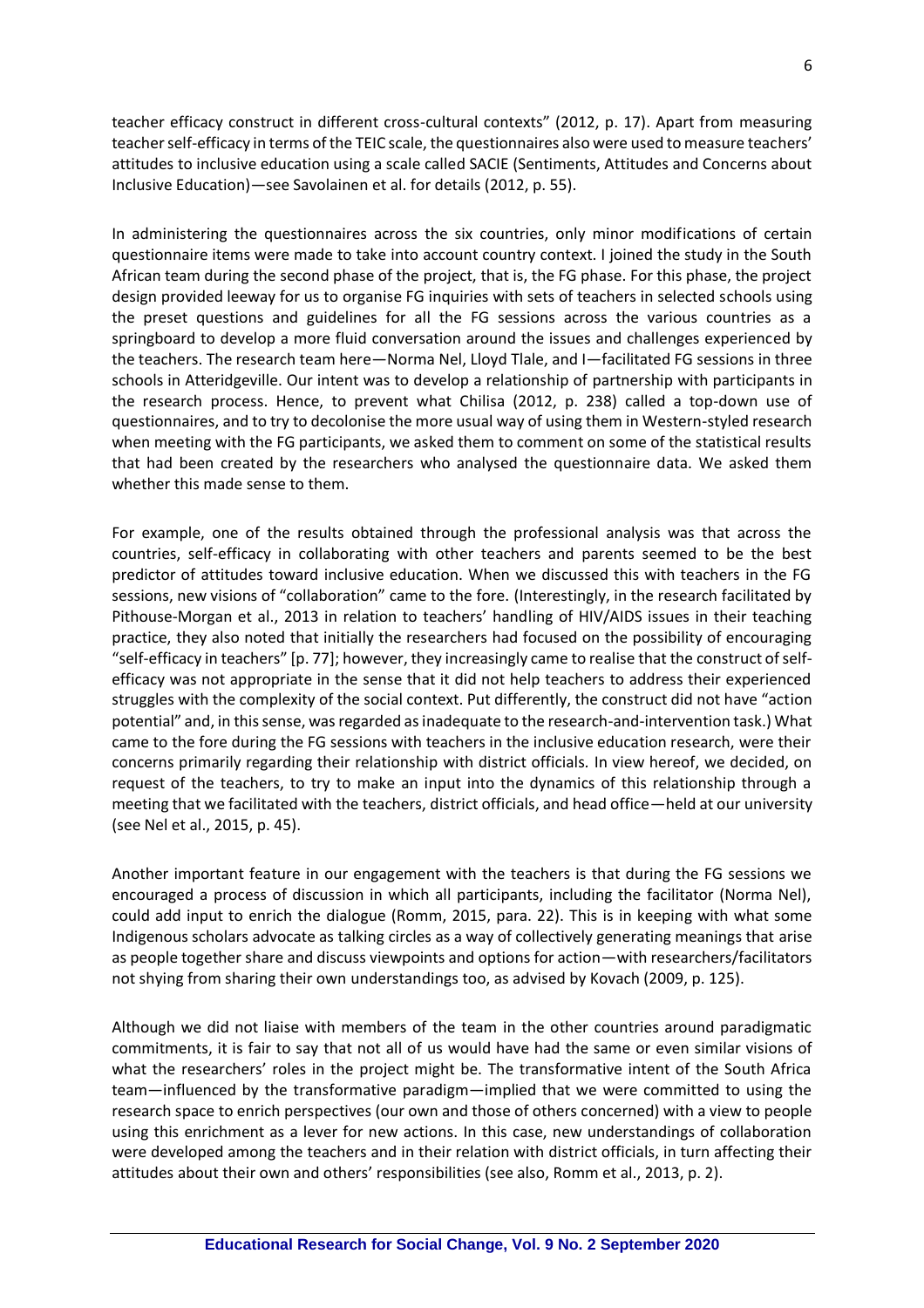In the next section, I point to how other paradigmatic positions that could conceivably have geared this research—if extended somewhat—too, might make provision for inserting a vision of research as future forming into the handling of the research.

### *An Extended Postpositivist-Oriented Vision of the Project: Providing for a Transformative Outlook*

A postpositivist account of this research might suggest that the mixing of methods meant that data from the quantitative measurements and analyses could be fruitfully compared with those obtained from the FG discussions, leading the researchers to better appreciate (or, in Popperian terms, come nearer to the truth about) the realities being investigated, namely, teachers' attitudes to inclusive education. Hunter and Brewer (2015a, p. 622), whom I suggested above can be considered as postpositivist in their orientation, stated that it is helpful to be able to compare the findings from different types of data collection and analysis in the search for better understanding.

In extending this position to include a transformative agenda, I would point out that in a Popperian position, "findings" are recognised to be fallible and as being subject to reexamination by reframing them. Meanwhile in the process of this reframing, insofar as participants are involved as was the case in this research, the realities themselves can become revisited—with attendant consequences. This is a different, more transformative-oriented agenda than believing that researchers should try to "find" fixed attitudes and their supposed causes in the social world. What is important, I would emphasise, is that on an action level people can be encouraged to negotiate or develop new ways of approaching their various involvements in inclusive education.

### *An Extended Constructivist-Oriented Vision of the Project: Providing for a Transformative Outlook*

Self-identified constructivists (e.g., Denzin & Lincoln, 2003; Lincoln & Guba, 2003, 2013) stated that we need to revise the status of the claims made by those using what they called "positivist methods" (Denzin & Lincoln, 2003, p. 5) that focus on using the research process to generate statements about the social world in numerical form. Denzin and Lincoln suggested that use of these methods can be considered as "no better or worse than other methods" and as just another way of "telling stories" (2003, p. 15). As long as this was appreciated by us in the project, and as long as we did not present the (quantitative) findings to participants, stakeholders, and wider audiences as fact—but as having the status of a story to be engaged with in dialogical fashion—this phase of the research would be justified as a precursor to the FG research and involvement with other stakeholders.

We can be regarded as having extended usual understandings of constructivism as advanced in some of the research literature, which define constructivism as suggesting that the role of researchers, is, as Creswell (2014, p. 37) put it, merely to explore and interpret the social construction of multiple realities as operative in social life. Instead, we can focus on the way in which social realities become formed via the very process of research interaction. This would be consistent with the position of Freshwater and Fisher when they claimed that "research does not merely reveal a world waiting to be discovered but is instead active in constructing the world by reconfiguring it in ways previously not thought of" (2015, p. 674). This is the position that we can be said to have taken in the South African part of the international project, which is also why we called our position transformative-oriented.

#### *An Extended Critical Realist Vision of the Project: Providing for a Transformative Outlook*

Maxwell and Mittapalli (2010, p. 152) noted that in the face of the ontological realism and epistemological constructivism characterising the critical realist position as elucidated by Bhaskar (1989), it becomes difficult to adjudicate between theoretical accounts that become proffered. As Scott too noted, critical realists admit that interpretative acts (including those of realists) "are always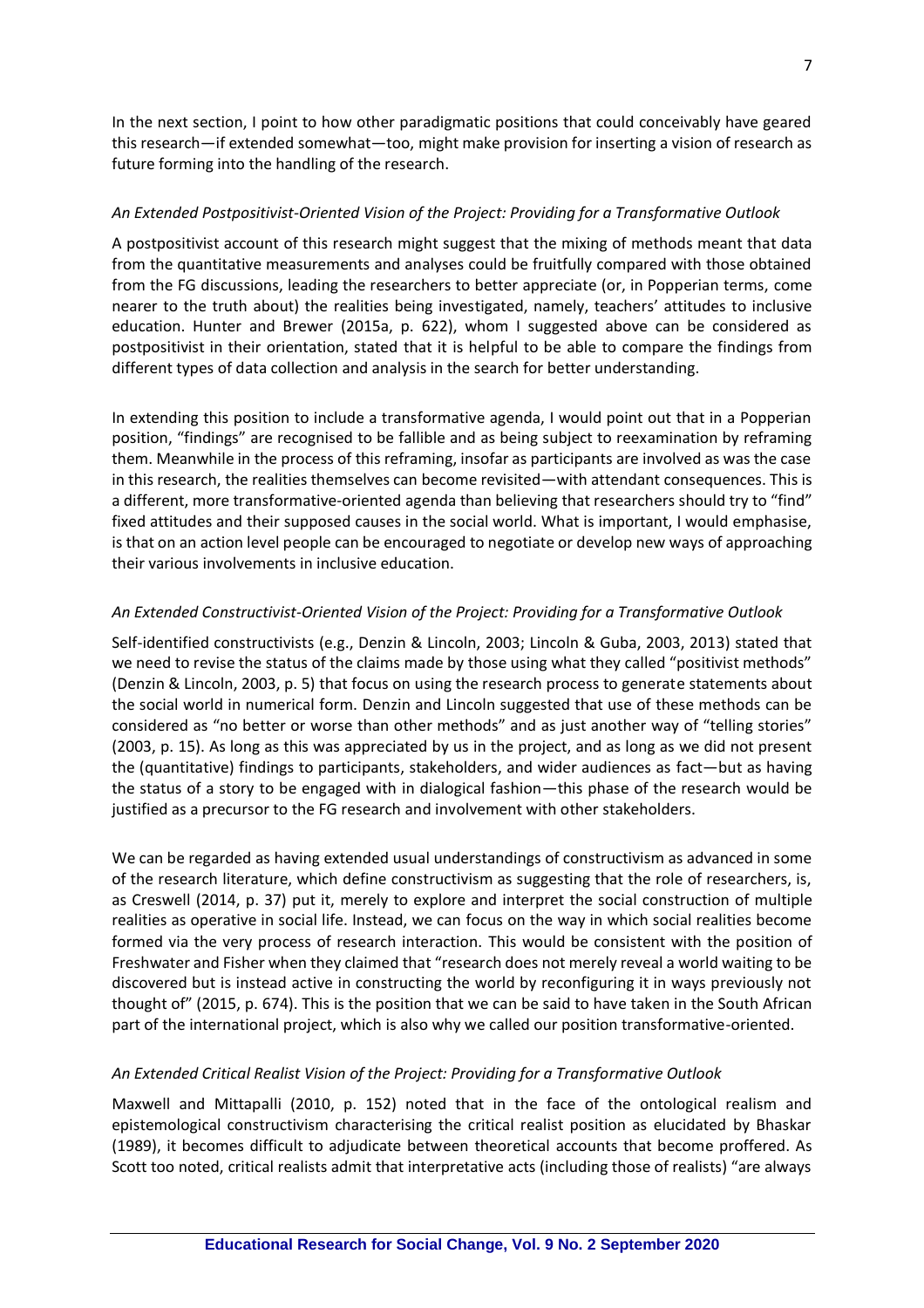positioned within a variety of contexts, and these are epistemic, cultural, historical and, even more importantly, methodological" (2014, p. 31). I would add, taking further these arguments, that this implies relinquishing the claim that the purpose of scientific inquiry is to find structures, in favour of arguing that the purpose is to locate leverage points for possible action as people are invited to participate in exploring and unsettling restrictive social mechanisms that are considered as underlying felt inequalities. This highlights the pragmatic intent of critical realism (see also Romm, 2018, p. 343).

During the project, we did try to encourage reflection around this by setting up inquiry processes to explore options for creating perturbations in the system of educational inequalities towards generating more inclusive educational environments for the benefit of those most vulnerable (the learners). Nevertheless, more fully invoking a transformative-oriented critical realism might have required us to open explicit discussion around historical legacies with a view to considering prospects for more radical transformation.

#### *An Extended Indigenous-Paradigmatic Vision of the Project: Accentuating a Transformative Outlook*

Authors propounding the value of an Indigenous research paradigm emphasise that for research practice to become decolonised, the research process must include establishing less dominative relations (than they see as currently acceptable) between professional researchers and research participants—who become participant researchers (e.g., Chilisa, 2012, 2020; Khupe & Keane, 2017; Ndimande, 2012, 2018). During the South African execution of the research, we were intent on trying to establish less hierarchical relationships between ourselves as professional researchers, the teachers, and other stakeholders—as part of the process of knowing about possibilities for implementing inclusive education.

What is also important to underline or accentuate, is Indigenous scholars' proposals to use the research process in transformative fashion to try to shift any deficit language towards what Bishop et al. (2009, p. 738) called "anti-deficit thinking" (see also Chilisa, 2012, p. 174; Ritchie, 2015, p. 77). This was implicit in our way of engaging with the teachers' "attitudes-in-the-making." In another, related, project Tlale focused on challenging deficit discourses, such as discourses that individualise the notion of barriers as if learners themselves "have" learning difficulties, without considering this systemically (Tlale & Romm, 2018). While we can call the new endeavour "another project," one can also aver that it is not possible to describe when one project actually "ends" (as noted also by Mitchell et al., 2017, p. 45).

### **Using Family Photo Albums to Encourage (Female) Preservice Teachers' Memory Reconstruction and Re-vision of Childhood Gendered Relationships**

This project was initiated by Notshulwana and de Lange, and their starting premises were: "Foundation Stage teachers have a responsibility to facilitate gender sensitive practices" (2019, p. 106) and "teacher educators need to create spaces in their programmes to enable new teachers to explore their current and developing teacher identities" (2019, p. 108). The research process used photovoice in the form of prompting participants to (re)construct their family photo albums using a gendered framing, on the understanding that this could "potentiate critical self-reflection towards understanding gender sensitive practices" (Notshulwana & de Lange, 2019, p. 106). Their intent was *not* that the participants (foundation stage preservice teachers) would merely be encouraged to *remember* their childhood experiences so that the researchers could report upon these expressed memories. The researchers intended that in the process of remembering these experiences, they would also be *reconstructed*, prompted by the research prompt to "create a new photo album" (Notshulwana & de Lange, 2019, p. 109) and also prompted by discussing their experiences (as now remembered through the gendered frame) with one another.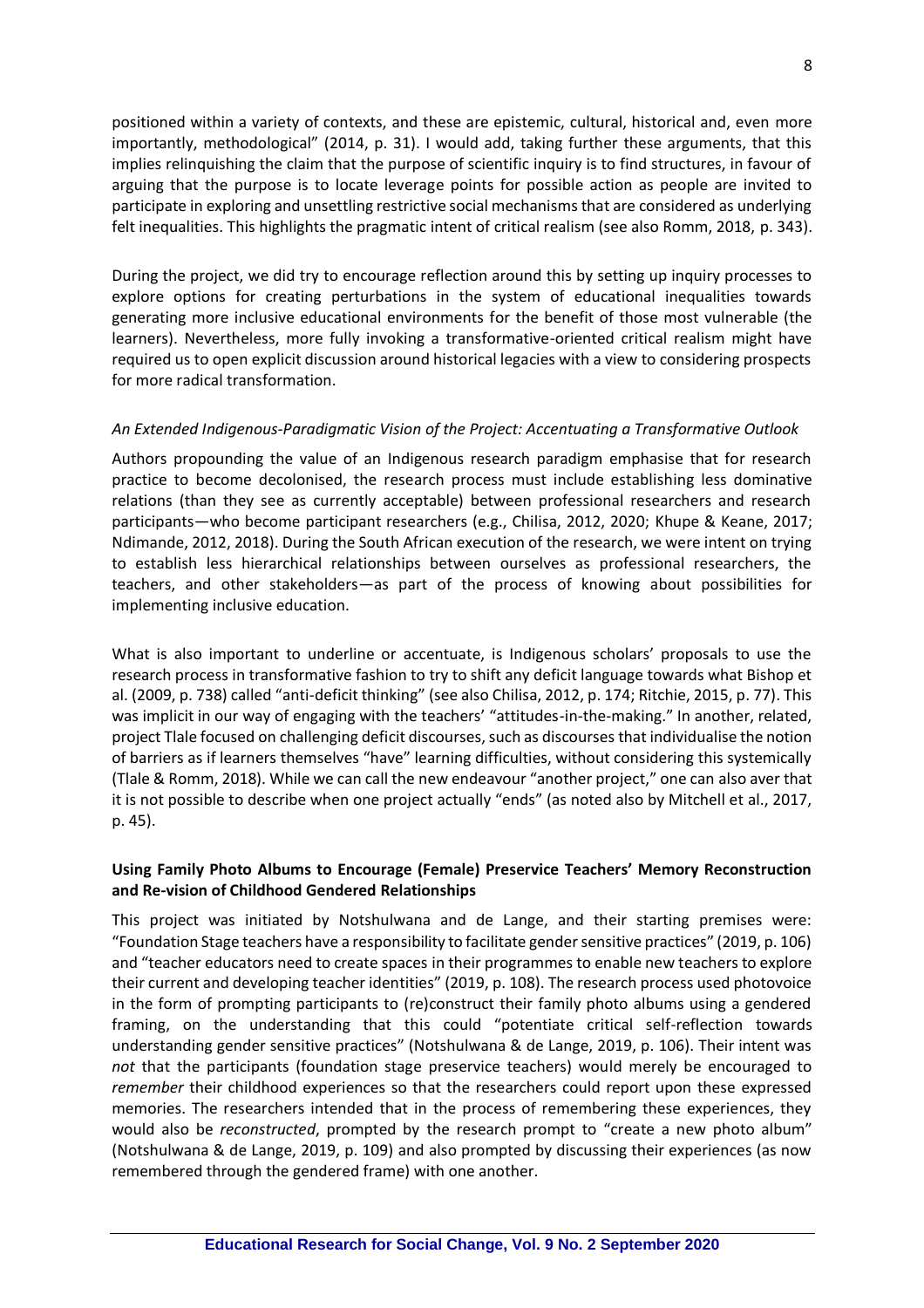Notshulwana and de Lange stated that the research was explicitly set in a "critical paradigm," which meant for them that the "research required a research-as-intervention" methodology; the researchas-intervention purpose was to "create a context for awareness, reflexivity, action and social change" (2019, p. 108). Notshulwana and de Lange remarked that "in order to consider gender sensitive thinking, one must first interrogate one's own constructions of gender starting with one's own lived experiences, past and present" (2019, p. 107). Instead of seeing the research as "world mirroring" (as Gergen, 2015, p. 287 put it), research was here consciously recognised as being world shaping—in this case, in the direction of people's being more sensitive to (restrictive) gendered relations.

The participants were asked to select six to eight pictures from their family photographs that would say something (to them and to others) about how they developed their gender identity. The idea was that a seemingly seamless story can become broken up to "tell another one" (Notshulwana & de Lange, 2019, p. 109). This is one way of unfreezing a seemingly static construction of gender in order to reframe gendered identities. The researchers offered an example of a preservice teacher who, reflecting on what was being said in the group (as they discussed their photographs and interpretations thereof), "wondered why she had to be either/or and, perhaps, started to realise that she could perform . . . a masculine femininity" (Notshulwana & de Lange, 2019, p. 112). The researchers comment that she had been socialised to think in a dualistic way and now was able to rethink this male/female dualism. The preservice teachers began to appreciate how the construction of "feminine" was learned (and could be unlearned). The group work also helped the participants to tie their (new) thinking to action, in this case the action of being a teacher. One of the participants highlighted this possibility by pointing to females who "question the realities of societal gendered expectations" (Notshulwana & de Lange, 2019, p. 113). She had become more aware of the consequences of people in society not understanding that gender is a concept or construction, and of the need for this awareness to be part of her (and by implication, others') teaching practice. In a nutshell, the researchers suggested that through the research process as a whole "the participants began to question their thoughts, the origins of their thoughts, and the consequences of their thinking" (Notshulwana & de Lange, 2019, p. 113). As they did this, they were participating in data generation (via the selection of photographs and discussion around these) and in "action-oriented" data analysis, where they together considered "actionable steps that they could take in their personal and professional lives" to avoid reproducing gender inequalities (Notshulwana & de Lange, 2019, p. 109).

The researchers for their part undertook a "second layer" of data analysis, by creating themes and recontextualising these with reference to relevant literature (Notshulwana & de Lange, 2019, p. 109). What I would draw out here is that the creation of themes was not merely a matter of identifying or highlighting what was in the data (as generated), but was also a matter of creating meaning with further action intent. The explication of the themes can be said to have had a performative function in urging readers (wider audiences) to shift expectations associated with restrictive norms: for example, in dress; in decisions concerning in which activities those defined as "females" and "males" can properly partake; and about who they are or, rather, can be (other than determined by restrictive gender concepts). As I interpret their data analysis (Notshulwana & de Lange, 2019, pp. 109–110), the themes were not a matter of building up a theoretical understanding supposedly neutral in effect they had an intentional performative function. This understanding of the theorising as a call to action also enhances the transformative function of the research, insofar as audiences are moved by the analysis (for a more detailed discussion on generative theorising, see Romm, 2018, Chapter 7).

I have focused above on elaborating and drawing out how the researchers consciously directed the research process in various ways to "potentiate transformation" (Notshulwana & de Lange, 2019, p. 108). Of course, in view of this intent, the "transformative paradigm" might be the umbrella term into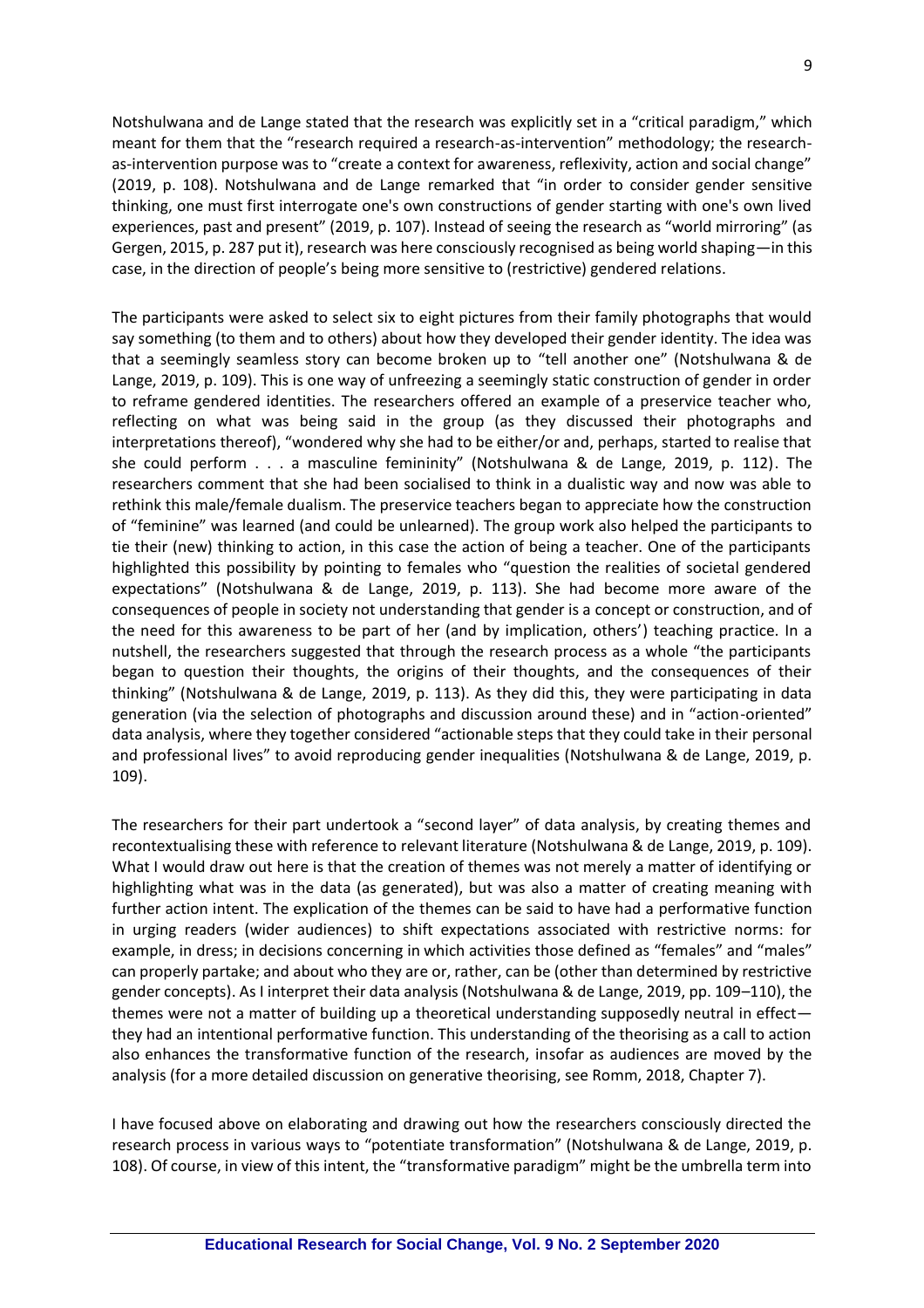which this research can be deemed to fit. However, below I also offer some deliberations with reference to other paradigmatic considerations. I start with some brief considerations of how an extended postpositivism might be able to accommodate this research. I then move on to constructivist, critical realist, and Indigenous paradigmatic deliberations.

#### *An Extended Postpositivist-Oriented Vision of the Project*

Although normally those subscribing to postpositivism would not regard as "proper" the quest to consciously influence what is being researched, it is worth remembering Popper's (1966, p. 362) recognition that outcomes in the social world may be influenced by ideas that people have about possible outcomes. Now, one could argue that if we capitalise on the notion that ideas (including the theorising of scientists) can affect the worlds being investigated, we can expect professional researchers to take this into account when undertaking research, and to be open to reexploring ideas with research participants with a view to considering desired outcomes. This would be an opening in the postpositivist position that could allow for the kind of conscious research-as-intervention approach adopted by Notshulwana and de Lange (2019). For a more detailed account of how we might stretch the postpositivist argument in this direction, see Romm (2018, pp. 425–426.)

### *An Extended Constructivist-Oriented Vision of the Project*

Lincoln and Guba suggested that any data "found" during the research process are always generated via the interactions between the researchers (and their "tools") and participants (2013, p. 65). Notshulwana and de Lange (2019) did not shy away from admitting that the research process prompted by the researchers' request to "create a new photo album"—meant that data were being generated and were not a "representation" of memories but a recreation of them, generated by the participants as they participated in the research process. The strength of using participative visual methods, as expressed by Mitchell et al., is that they can "work as a springboard for more talking, listening and reflecting," thus consciously contributing to shaping worldviews and attendant visions of possibilities for action (2017, p. 23). The constructions generated in the research process are not meant to extract, but to shape, participant (and professional researcher) constructions being explored or interrogated. This is a different, more active, vision of constructivism than that expressed by Creswell (2014), as I noted earlier.

#### *An Extended Critical Realist Vision of the Project*

Like Maxwell and Mittapalli (2010) and Scott (2014), Redman-MacLaren and Mills (2015) suggested that instead of placing the task of critical realist-type theorising in the hands of professional "scientists" as expert theorists of social structures, it is important to invite the active involvement of "participants throughout the research project" to participate in "a structural critique for purposes of social change" (2015, pp. 4–5). My suggestion is that the transformative potential of the theorising around social mechanisms considered to be restricting life chances and life choices of people (in gendered ways in the case of the research by Notshulwana & de Lange, 2019) lies in its being helpful in locating points where people might enact some agency towards making a better quality of life especially for those experiencing the brunt of the felt restrictions. It is in this way that an extended (practically oriented) critical realism can endorse the first and second layers of analysis referred to by Notshulwana and de Lange (2019, p. 109) as both working towards theorising that invites justiceoriented actions*.*

#### *An Extended Indigenous-Paradigmatic Vision of the Project*

Chilisa (2017, p. 813) emphasised that a decolonising approach must consciously embrace the Indigenous epistemological view that there are many ways of knowing that need to be respected as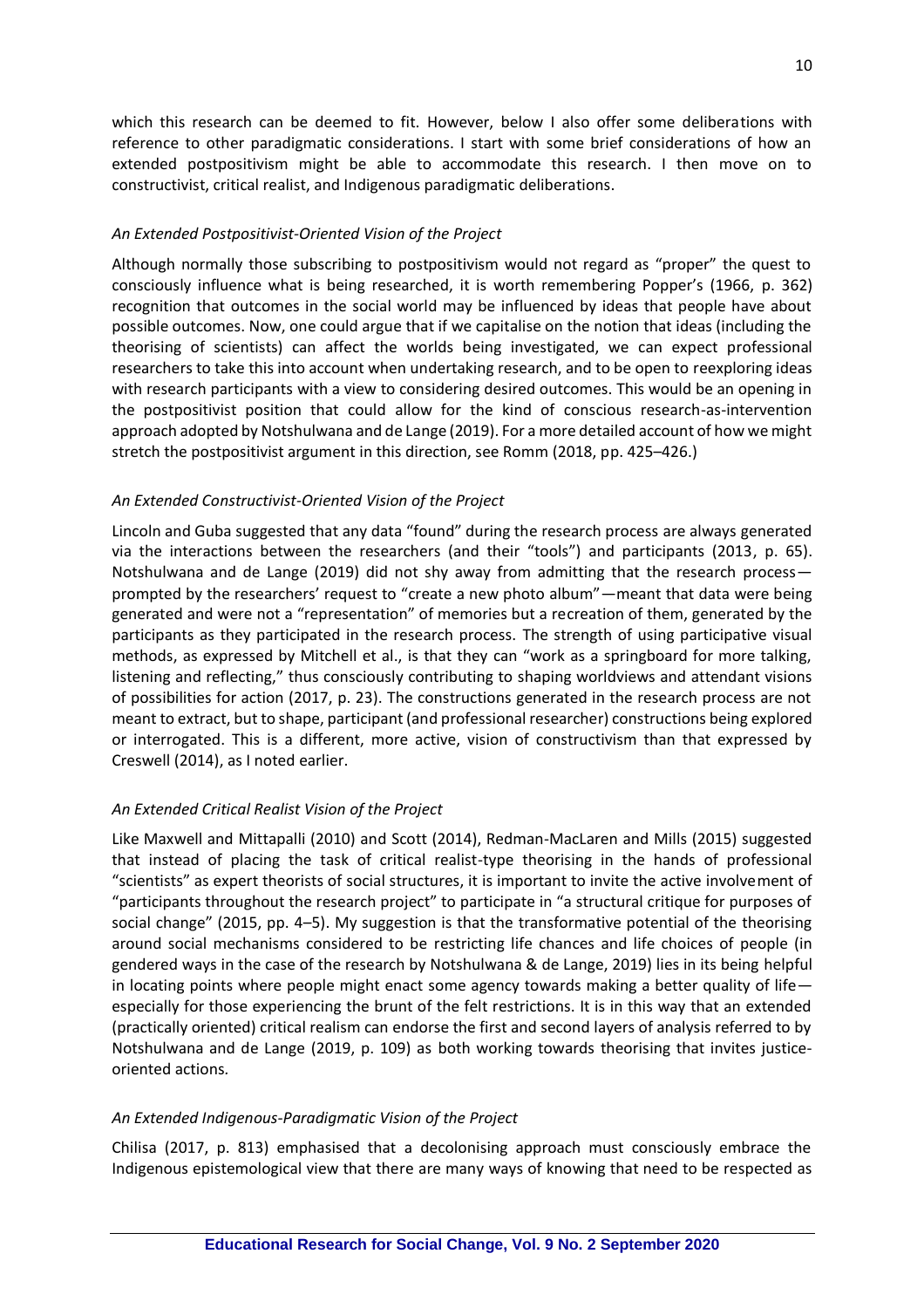part of the knowledge-creation enterprise. This is all part of the process of creating what Khau (2018, p. vii) called "cognitive justice." Seen in this light, the way of knowing as developed in creative reconstruction of photo albums and discussion around these, should be appreciated as legitimate and valued entries into the knowing process. Moreover, in this project the binary of reason and emotion, which is so prevalent in Western thought, could be shown up to be a restrictive cultural construct because people, together, could fruitfully use reason connected with emotion to interrogate felt-tobe restrictive gendered expectations for conduct. What can be drawn out further—as crucial to accentuate—isthat through the research prompt to create a new album, people's sense of, and action in, reality shifted as they reconstructed their memories and visions of action possibilities to destabilise the concept of gender as a social construct guiding our relationships.

# **Conclusion**

In this article, I explored the basis for justifying a transformative intent for undertaking research, whether or not it is self-defined as operating with a transformative paradigm as named by Mertens (1999). I explored the distinctiveness of the Indigenous paradigm for transformative research and expanded on the commitment to use the research space to forward relationality as part of the becoming of reality. I then (re)interpreted and extended various other paradigmatic positions in order to provide further philosophical justifications for enacting research in consciously interventive fashion for justice-oriented purposes. Although Mertens speaks from her acknowledged transformative paradigmatic commitment, this does not mean that she excludes dialogue between different paradigmatic positions as to how research should be undertaken and justified (Mertens et al., 2016). In this article, I have argued that the basis for legitimately adopting a transformative stance is that research willy-nilly involves some kind of impact, in that ways of proceeding are never neutral in their consequences. Hence, no matter what paradigmatic position or combination thereof is adopted, researchers—professional and lay—need to take seriously their responsibilities, together with others, for the continuing unfolding of our existence. In order to substantiate my argument with reference to educational research I outlined two examples. I discussed these by proffering paradigmatic considerations from various perspectives in terms of their potential to cater for such co-responsibility. While I did not offer examples of how research approaches are also implicated in the unfolding of ecological existence, I noted that this is also one of the central concerns of Indigenous scholars who focus on researchers being accountable to "all our relations" (Wilson, 2008, p. 56) or to "all that exists" (Chilisa, 2020, p. 24).

## **References**

Adam, F. (2014). *Measuring national innovation performance*. Springer.

- Adyanga, F. A. (2012). Critical analysis of the production of Western knowledge and its implications for Indigenous knowledge and decolonisation. *Journal of Black Studies, 43*(6), 599–619.
- Barad, K. (2003). Posthumanist performativity: Toward an understanding of how matter comes to matter. *Journal of Women in Culture and Society, 28*(3), 801–830.

Bhaskar, R. (1989). *Reclaiming reality*. Verso.

- Bishop, R., Berryman, M., Cavanagh, T., & Teddy, L. (2009). Te kotahitanga: Addressing educational disparities facing Māori students in New Zealand. *Teaching and Teacher Education, 25*(5), 734– 742.
- Chilisa, B. (2012). *Indigenous research methodologies*. SAGE.
- Chilisa, B. (2017). Decolonising transdisciplinary research approaches: An African perspective for enhancing knowledge integration in sustainability science. *Sustainability Science, 12*(5), 813–827.

Chilisa, B. (2020). *Indigenous research methodologies* (2nd ed.). SAGE.

Chilisa, B., Major, T. E., & Khudu-Petersen, K. (2017). Community engagement with a postcolonial, African-based relational paradigm. *Qualitative Research, 17*(3), 326–339.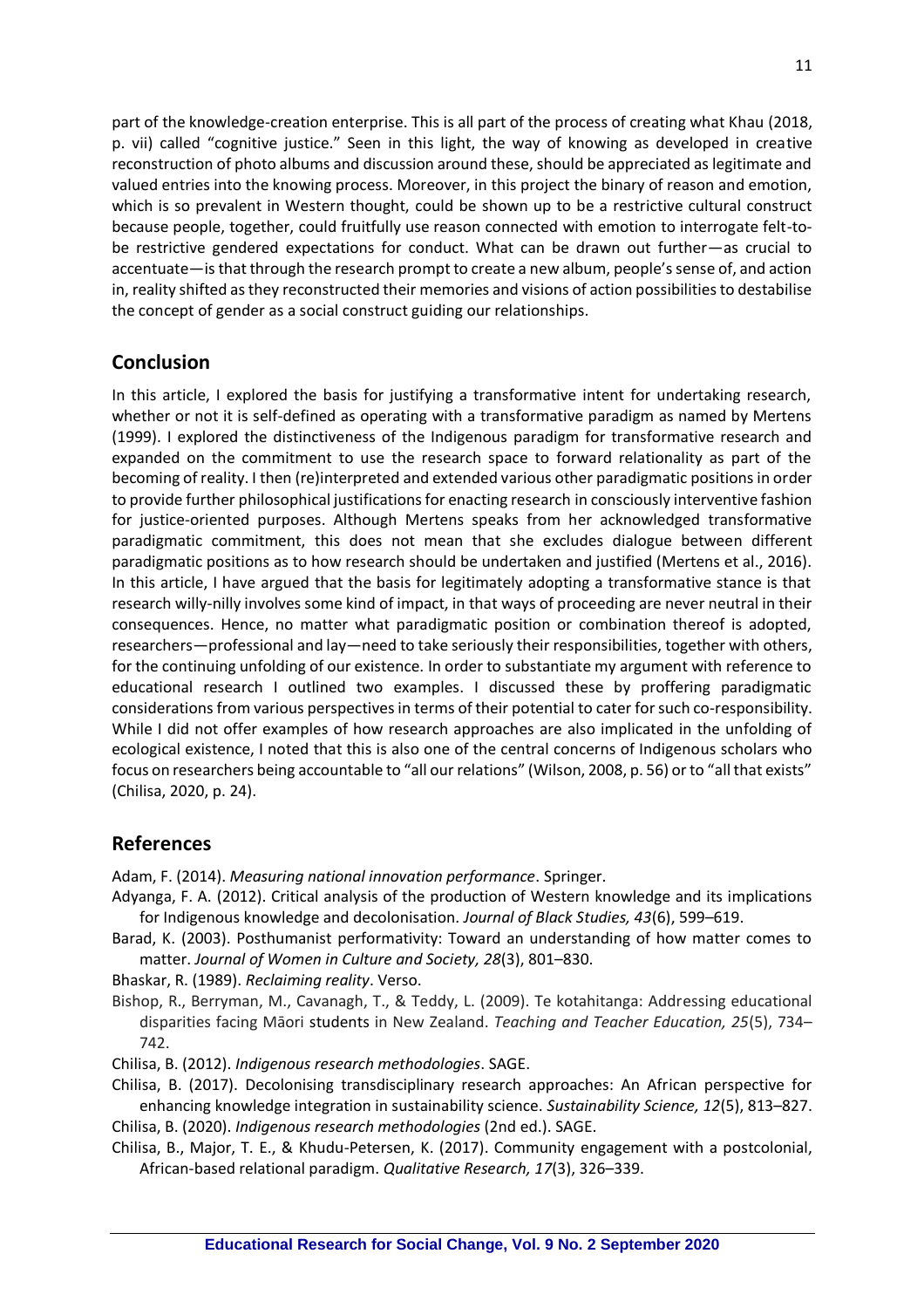- Chilisa, B., & Ntseane, G. (2010). Resisting dominant discourses: Implications of Indigenous, African feminist theory and methods for gender and education research. *Gender and Education, 22*(6), 617–632.
- Collins, P. H. (1990). *Black feminist thought* (1st ed.). Unwin Hyman.
- Collins, P. H. (2000). *Black feminist thought* (2nd ed.). Harper Collins.
- Cram, F., & Mertens, D. M. (2015). Transformative and indigenous frameworks for multimethod and mixed methods research. In S. Hesse-Biber & R. B. Johnson (Eds.), *The Oxford handbook of multimethod and mixed methods research inquiry* (pp. 91–109). Oxford University Press.
- Cram, F., & Mertens, D. M. (2016). Negotiating solidarity between Indigenous and transformative paradigms in evaluation. *Evaluation Matters: He Take Tõ Te Aromatawai, 2*, 161–189.
- Creswell, J. W. (2014). Research design: Qualitative, quantitative, and mixed methods approaches (4th ed.). SAGE.
- Denzin, N. K., & Lincoln, Y. S. (2003). Introduction: The discipline and practice of qualitative research. In N. K. Denzin & Y. S. Lincoln (Eds.), *The landscape of qualitative research: Theories and issues* (pp. 1–45). SAGE.
- Foley, D. (2003). Indigenous epistemology and Indigenous standpoint theory. *Social Alternatives*, *22*(1), 44–*52*.
- Foley, D. (2018). Indigenous methodology: Is it invented or is it legitimate? *Journal of Australian Indigenous Issues, 21*(3), 20–38.
- Foote, J., Hepi, M., Rogers-Koroheke, M., & Taimona, H. (2018). Supporting Indigenous environmental health action. In J. J. McIntyre-Mills, N. R. A. Romm, & Y. Corcoran-Nantes (Eds.), *Balancing individualism and collectivism* (pp. 387–393). Springer.
- Freshwater, D., & Fisher, P. (2015). Mixed methods: Dissonance and values in research with marginalised groups. In S. Hesse-Biber & R. B. Johnson (Eds.), The Oxford handbook of multimethod and mixed methods research inquiry (pp. 665–676). Oxford University Press.
- Gergen, K. J. (2015). From mirroring to worldmaking: Research as future forming. Journal for the Theory of Social Behaviour, 45(3), 287–310.
- Hammersley, M., & Gomm, R. (1997). Bias in social research. Sociological Research Online, 2(1), 7–19.
- Harding, S. G. (2004). The feminist standpoint reader. Routledge.
- Harris, L. D., & Wasilewski, J. (2004). Indigeneity, an alternative worldview: Four R's (relationship, responsibility, reciprocity, redistribution) vs. two P's (power and profit). Sharing the journey toward conscious evolution. Systems Research and Behavioural Science, 21(5), 489–503.
- Hartsock, N. C. M. (1983). The feminist standpoint: Developing the ground for a specifically feminist historical materialism. In M. B. Hintikka & S. G. Harding (Eds.), *Discovering reality* (pp. 283–310). Springer.
- Hemming, S., Rigney, D., Berg, S., Rigney, C., Rigney, G., & Trevorrow, L. (2016). Speaking as country: A Ngarrindjeri methodology of transformative engagement. *Ngiya: Talk the Law, 5*, 22–46.
- Higgins, M. (2016). Decolonising school science: Pedagogically enacting agential literacy and ecologies of relationships. In C. Taylor & C. Hughes (Eds.)*, Posthuman research practices* (pp. 267–289). Palgrave Macmillan.
- Hunter, A., & Brewer, J. (2015a). Designing multimethod research. In S. Hesse-Biber & R. B. Johnson (Eds.), *The Oxford handbook of multimethod and mixed methods research inquiry* (pp. 616–623). Oxford University Press.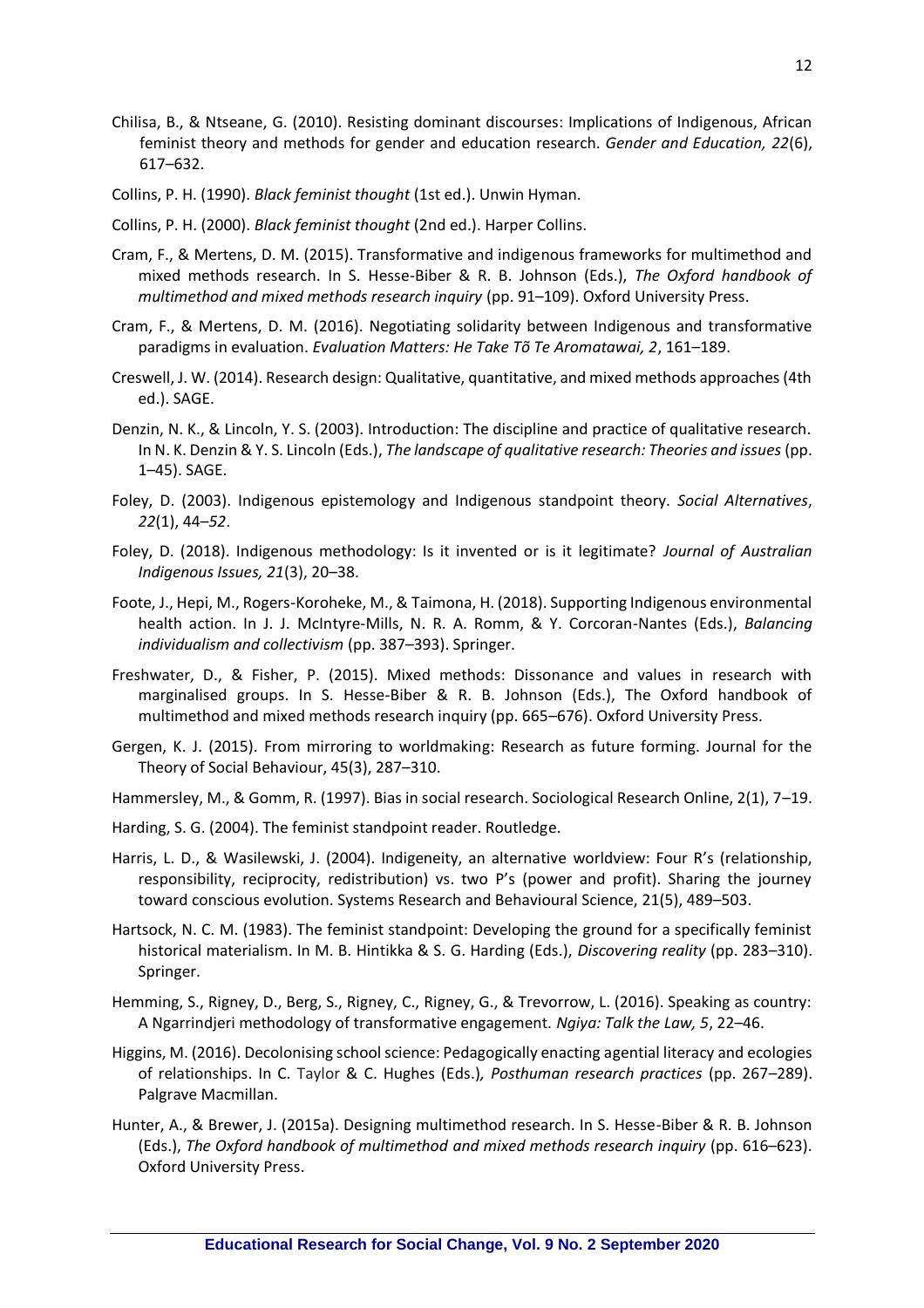- Hunter, A., & Brewer, J. (2015b). Conundrums of multimethod research. In S. Hesse-Biber & R. B. Johnson (Eds.), The *Oxford handbook of multimethod and mixed methods research inquiry* (pp. 185–205). Oxford University Press.
- Johnson, R. B. (2015). Toward an inclusive and defensible multimethod and mixed method science. In S. Hesse-Biber & R. B. Johnson (Eds.), *The Oxford handbook of multimethod and mixed methods research inquiry* (pp. 688–706). Oxford University Press.
- Khau, M. (2018). Editorial. Educational Research for Social Change, 7(2), vii–x.
- Khupe, C., & Keane, M. (2017). Towards an African education research methodology: Decolonising new knowledge. *Educational Research for Social Change, 6*(1), 25–37.
- Kovach, M. (2009). Indigenous methodologies: Characteristics, conversations, and contexts. University of Toronto Press.
- Ladson-Billings, G. (2003). Racialised discourses and ethnic epistemologies. In N. K. Denzin & Y. S. Lincoln (Eds.), *The landscape of qualitative research: Theories and issues* (2nd ed., pp. 398–432). SAGE.
- Lincoln, Y. S., & Guba, E. G. (2003). Paradigmatic controversies, contradictions, and emerging confluences. In N. K. Denzin & Y. S. Lincoln (Eds.), *The landscape of qualitative research: Theories and issues* (2nd ed., pp. 253–291). SAGE.
- Lincoln, Y. S., & Guba, E. G. (2013). *The constructivist credo*. Left Coast Press.
- Maxwell, J. A., & Mittapalli, K. (2010). Realism as a stance for mixed methods research. In A. Tashakkori & C. Teddlie (Eds.), *[SAGE handbook of mixed methods in social and behavioural research](http://methods.sagepub.com/Book/sage-handbook-of-mixed-methods-social-behavioral-research-2e)* (pp. 145– 167). SAGE.
- Mertens, D. M. (1999). Inclusive evaluation: Implications of transformative theory for evaluation. *American Journal of Evaluation, 20*(1), 1–14.
- Mertens, D. M. (2012). Transformative mixed methods: Addressing inequities. *American Behavioral Scientist, 56*(6), 802–813.
- Mertens, D. M. (2014). Research and evaluation in education and psychology (4th ed.). SAGE.
- Mertens, D. M., Bazeley, P., Bowleg, L., Fielding, N., Maxwell, J., & Molina-Azorin, J. F. (2016). Thinking through a kaleidoscopic look into the future. *Journal of Mixed Methods Research, 10*(3), 221–227.
- Mertens, D. M., & Farren, M. (2019). Foreword*. International Journal of Transformative Research, 6*(1), i–ii.
- Midgley, G. (2000). Systemic intervention: Philosophy, methodology and practice. Kluwer Academic/Plenum.
- Miles, S., & Singal, N. (2010). The education for all and inclusive education debate. *International Journal of Inclusive Education, 14*(1), 1–15.
- Mitchell, C., de Lange, N., & Moletsane, R. (2017). *Participatory visual methodologies*. SAGE.
- Molefe, M. (2014). Critical reflections on Gyekye's humanism: Defending supernaturalism. In E. Imafidon & J. A. I. Bewaji (Eds.), *Ontologised ethics* (pp. 121–131). Lexington.
- Moreton-Robinson, A. (2013). Towards an Australian Indigenous women's standpoint theory: A methodological tool. *Australian Feminist Studies*, *28*(78), 331–347.Ndimande, B. S. (2012). Decolonising research in post-apartheid South Africa. *Qualitative Inquiry, 18*(3), 215–226.
- Ndimande, B. S. (2018). Unraveling the neocolonial epistemologies: Decolonising research toward transformative literacy. *Journal of Literacy Research*, *50*(3), 383–390.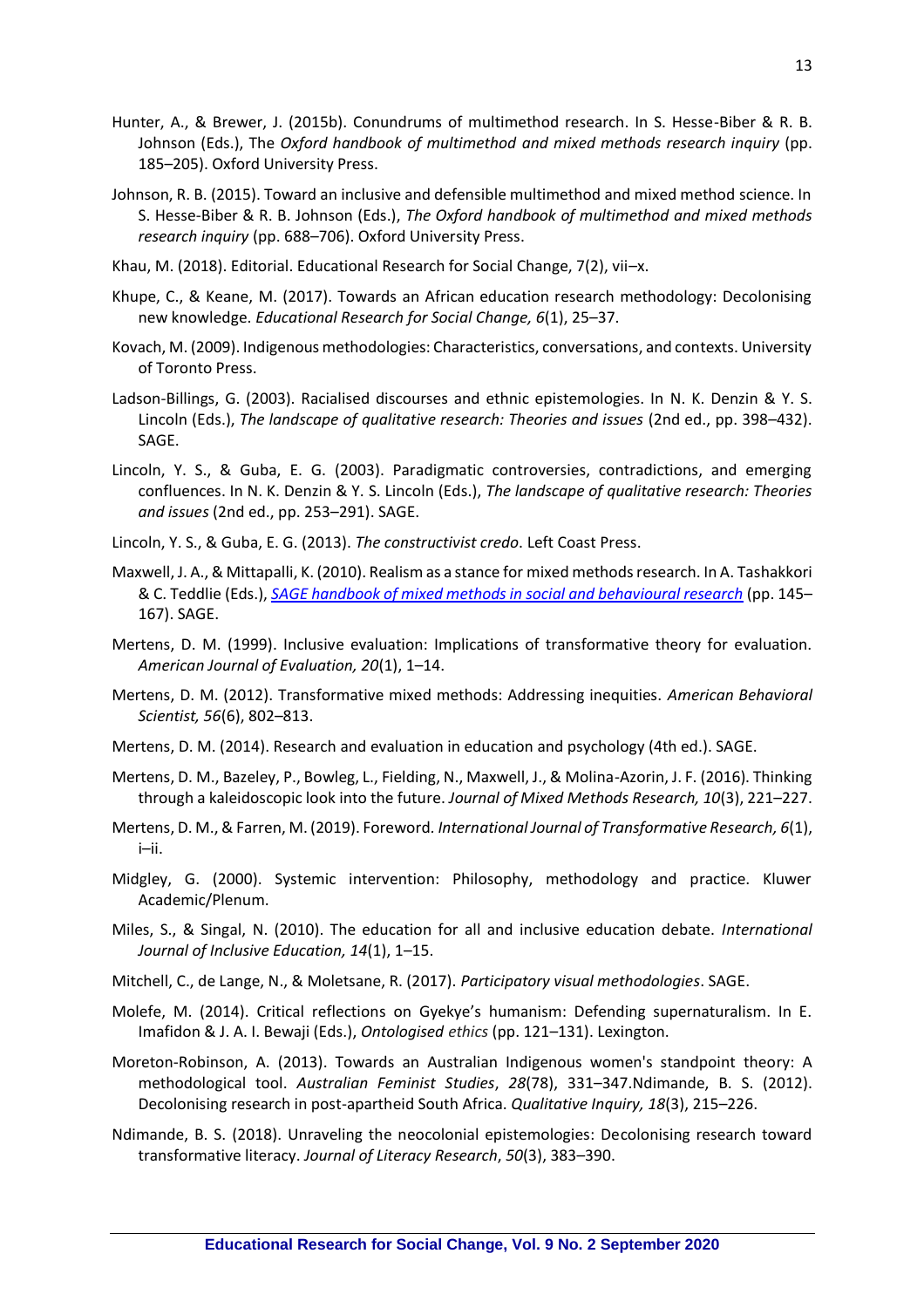- Nel, N. M., Romm, N. R. A., & Tlale, L. D. (2015). Reflections on focus group sessions regarding inclusive education: Reconsidering focus group research possibilities. *Australian Educational Researcher*, *42*(1), 35–53.
- Notshulwana, R., & de Lange, N. (2019). "I'm me and that is enough": Reconfiguring the family photo album to explore gender constructions with foundation phase preservice teachers. *Teaching and Teacher Education, 82*, 106–116.
- Paugh, P. C., & Dudley-Marling, C. (2011). "Speaking" deficit into (or out of) existence: How language constrains classroom teachers' knowledge about instructing diverse learners. *International Journal of Inclusive Education, 15*(8), 819–833.
- Phillips, D. C., & Burbules, N. C. (2000). *Postpositivism and educational research*. Rowman & Littlefield.
- Pithouse-Morgan, K., De Lange, N., Mitchell, C., Moletsane, R., Oliver, T., Stuart, J., Van Laren, L., & Wood, L. (2013). Creative and participatory strategies for teacher development in the age of AIDS. In J. Kirk, M. Dembélé, & S. Baxter (Eds.), *More and better teachers for quality education for all* (pp. 75–89). Collaborative Works.
- Popper, K. R. (1959). *The logic of scientific discovery*. Hutchinson.
- Popper, K. R. (1966). The open society and its enemies, Volume 2 (Hegel and Marx). Routledge & Kegan Paul.
- Redman-MacLaren, M., & Mills, J. (2015). Transformational grounded theory: Theory, voice, and action. *International Journal of Qualitative Methods, 14*(3), 1–12.
- Ritchie, J. (2015). Counter-colonial research methodologies drawing upon postcolonial critique and Indigenous onto-epistemologies. In G. S. Cannella, M. S. Pérez, & P. A. Pasque (Eds.), *Critical Qualitative Inquiry* (pp. 77–90). West Coast Press.
- Rix, E. F., Wilson, S., Sheehan, N., & Tujague, N. (2019). Indigenist and decolonising research methodology. In P. Liamputtong (Ed.), *Handbook of research methods in health social sciences* (pp. 253–267). Springer.
- Romm, N. (1997). Becoming more accountable: A comment on Hammersley and Gomm. *Sociological Research Online, 2*(3), 129–136.
- Romm, N. R. A. (2010). New racism: Revisiting researcher accountabilities. Springer.
- Romm, N. R. A. (2015). Conducting focus groups in terms of an appreciation of Indigenous ways of knowing: Some examples from South Africa. *Forum: Qualitative Social Research, 16*(1), Article 2.
- Romm, N. R. A. (2017). Researching Indigenous ways of knowing-and-being: Revitalising relational quality of living. In P. Ngulube (Ed.), *Handbook of research on theoretical perspectives on Indigenous knowledge systems in developing countries* (pp. 22–48). IGI Global.
- Romm, N. R. A. (2018). Responsible research practice: Revisiting transformative paradigm in social research. Springer.
- Romm, N. R. A. (2020). Reflections on a post-qualitative inquiry with children/young people: Exploring and furthering a performative research ethics. *Forum: Qualitative Social Research, 21*(1), Article 6.
- Romm, N. R. A., Nel, N. M., & Tlale, L. D. N. (2013). Active facilitation of focus groups: Exploring the implementation of inclusive education with research participants. *South African Journal of Education, 33*(4), 1–14, Article 811.
- Roth, W-M. (2018). A transactional approach to research ethics. *Forum: Qualitative Social Research, 19*(3), Article 1.